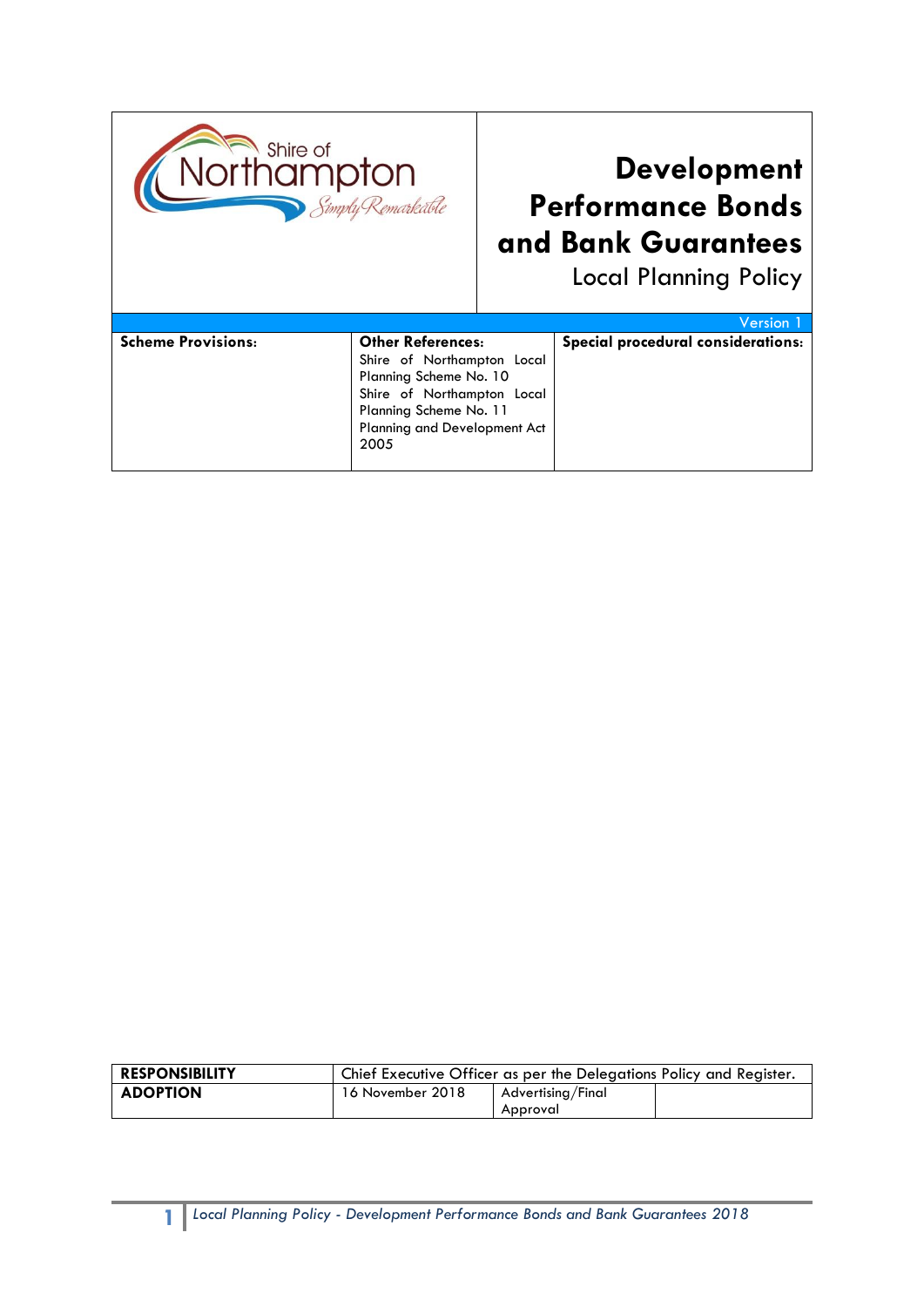## **1.0 CITATION**

This is a local planning policy prepared under the *Planning and Development (Local Planning Schemes) Regulations* 2015 and the *Shire of Northampton Local Planning Schemes: No. 10 - Northampton District*; and *No. 11 - Kalbarri Townsite* ('the Scheme'). It may be cited as the Development Performance Bonds and Bank Guarantees local planning policy.

The local government may prepare a local planning policy in respect of any matter related to the planning and development of the Scheme area. In making a determination under the Scheme the local government must have regard to each relevant local planning policy to the extent that the policy is consistent with the Scheme.

## **2.0 OBJECTIVE**

2.1 To outline circumstances whereby development performance bonds or bank guarantees may be accepted to secure compliance with development approvals, in order to ensure a satisfactory standard of development.

## **3.0 POLICY STATEMENT**

- 3.1 Where a development approval is issued and that approval is acted upon, the developer is under a legal obligation to comply with the approved application, including any conditions of approval.
- 3.2 As a general rule, the Shire of Northampton will utilise powers available to it under relevant legislation to enforce compliance with the terms of any development approval. However, notwithstanding these powers, consideration may be given to accepting a development performance bond or bank guarantee to ensure compliance. The circumstances warranting a possible requirement for a development performance bond or bank guarantee will be considered on their individual merits, however they may include (but are not limited to) the following:
	- a) where failure to complete a development, or part of a development, in accordance with approved plans and conditions could adversely affect an adjoining property or the public in general;
	- b) where a condition of approval requires ancillary works associated with a development to be completed within a specified timescale; and
	- c) where failure to complete development satisfactorily could adversely affect adjacent Council infrastructure.
- 3.3 The amount of a bank guarantee or bond will be as per the following:
	- a) Assessed based on the estimated cost to undertake and manage the works required by the conditions of Development Approval, plus a 20% contingency fee;
	- b) A bond amount equivalent to 20% of the estimated value of the approved works (as per 3.3(a) above) shall be required by the Shire of Northampton to ensure the completed building presentation is of an acceptable standard, with a minimum bond amount of \$5,000.00 (unless 3.3(c) below applies);
	- c) A \$10,000 bond shall be required for any outbuilding to be constructed prior to a dwelling (and which has an approved building permit for the dwelling's construction) on any residential, rural residential or rural smallholding zoned land.